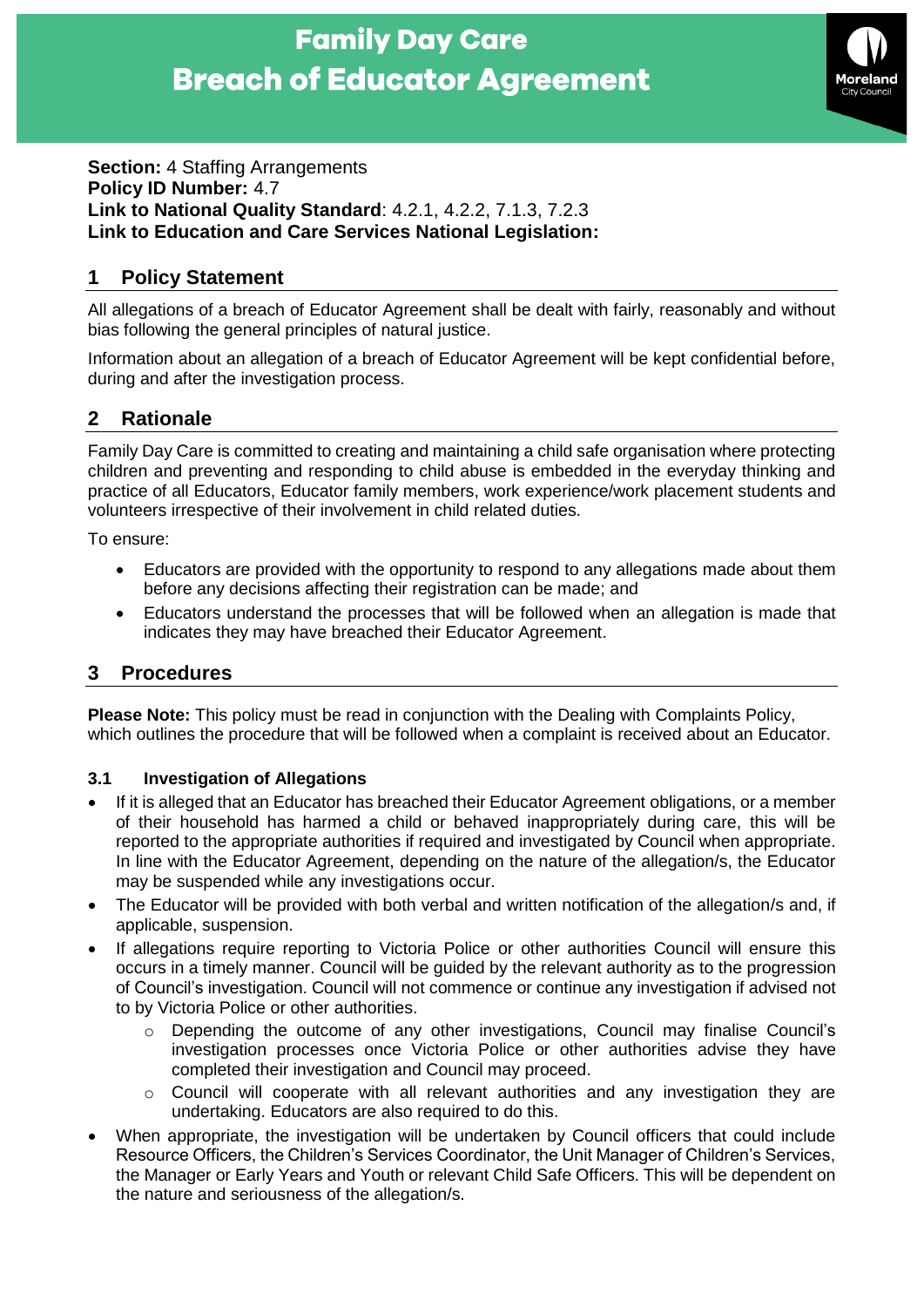

- As part of any Council investigation the Educator will be provided an opportunity to respond verbally and/or in writing. If any meeting is held between the Educator and Council Officers in relation to the allegations, the Educator will be provided the opportunity for support or representation at the meeting.
	- o Unavailability of a support person or representative will not unreasonably delay the investigation process.
- While investigating any allegation/s information could be gathered from other stakeholders that could include families using care either currently or previously and any members of the Educator's household.

#### **3.2 Suspension**

- Suspension of an Educator will only occur in circumstances where it is considered that it could be a serious or persistent breach of the Educator Agreement. In deciding to suspend an Educator, Council will consider the nature of the allegation, whether children may be at risk of harm or if there is a risk of a detrimental outcome to the overall operation of the service.
- When an Educator is suspended this will take place immediately. When children are currently in care, families will be notified and asked to collect their children as soon as practical. It is acknowledged this may not always be immediate and there may be circumstances where a Coordination Unit staff member will attend the Educator's home until families are able to collect their children.
- If an allegation relates to a child or children, the families of those children will be provided information relating to their child/ren and the investigation processes being undertaken. Families will be kept informed of any information that is relevant about their child/ren during the investigation process.
- Families will be provided the relevant information if it is believed their child/ren may have been at risk of harm. However, to preserve the Educators right to a fair process and confidentiality families will not be given information if the allegation does not pertain to their child/ren and/or their child/ren has not been put at risk.
- Children and families will be offered access to relevant support services if these are needed as an outcome from any allegations. The Coordination Unit may also maintain contact with families to provide support.
- The Coordination Unit will endeavour to relocate children if families require this while their Educator is suspended.
- Families will be notified when the investigation is complete and when their Educator will become available again or if their Educator's Agreement has been terminated.
	- o Where an Educator is reinstated families will be informed an investigation has been completed and resulted in an appropriate outcome. However, families will not be provided details of the exact outcomes as this may be a breach of the Educator's privacy.
	- $\circ$  During and at the end of the investigation families will be provided information that relates to their child/ren.

#### **3.3 Outcome of Investigation**

- Once all information has been collected a decision will be made as to the outcome of the investigation. One of the following will occur;
	- $\circ$  The allegation is unsubstantiated, no further action is taken. If the Educator has been suspended, recommence duties immediately when they are ready; or
	- $\circ$  The allegation is unsubstantiated but additional support is put in place which could include more frequent home visits for a period of time and/or a documented plan to assist the Educator to improve performance. If the Educator has been suspended, recommence duties immediately when they are ready; or
	- o The allegation is partially substantiated or minor performance issues are identified. Additional supports will be put in place such as more frequent home visits and a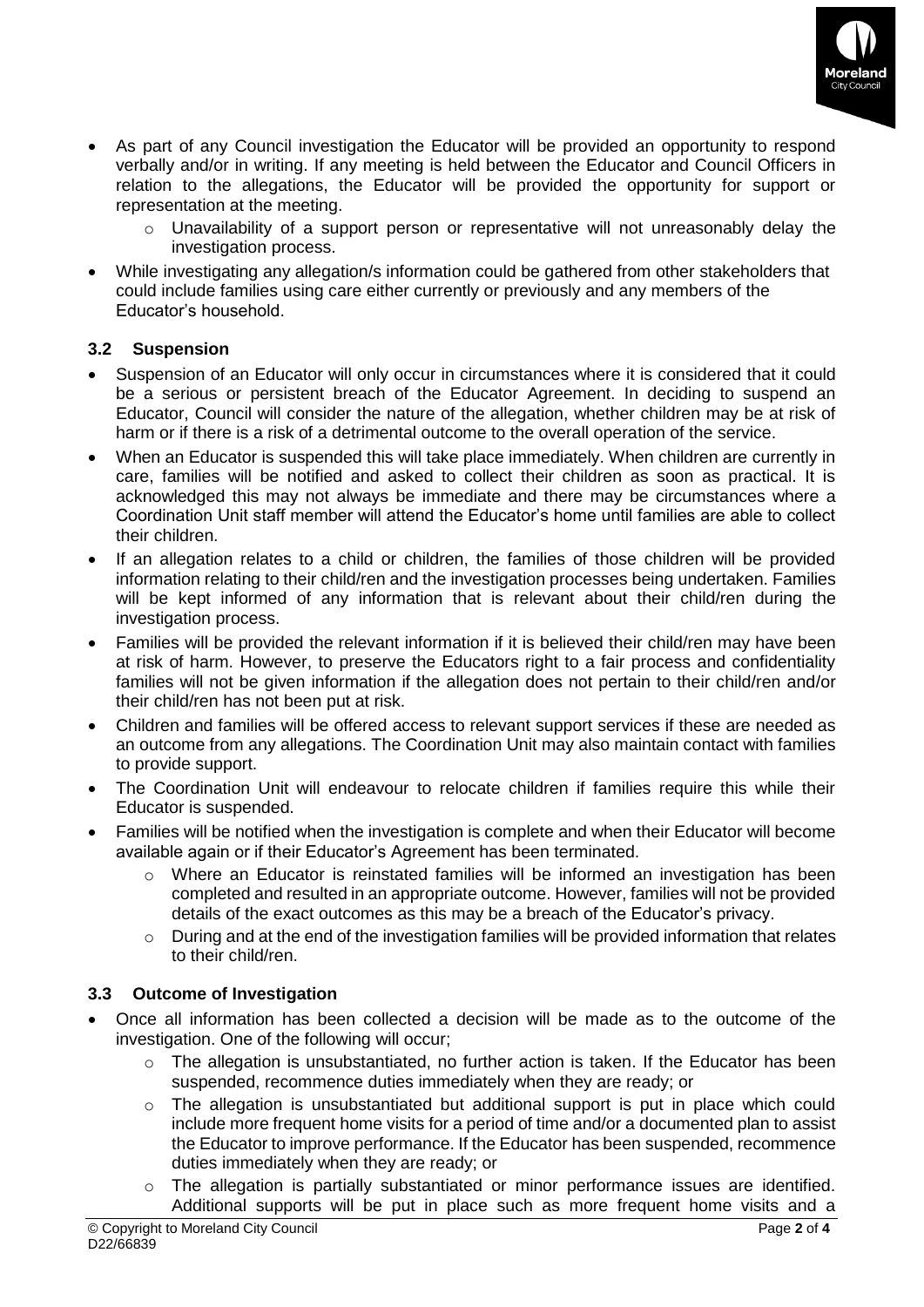

performance improvement plan. If the Educator has been suspended, recommence duties immediately when they are ready; or

- o The allegation is substantiated, and **first notice of breach** is issued. If the Educator has been suspended, recommence duties immediately when they are ready; or
- o The allegation is substantiated, and a **second notice of breach** is issued. If the Educator has been suspended, recommence duties immediately when they are ready; or
- o The allegation is substantiated, and a **third and final notice of breach** is issued. If the Educator has been suspended, recommence duties immediately when they are ready; or
- o The allegation is substantiated, and a **first and final notice of breach** is issued. If the Educator has been suspended, recommence duties immediately when they are ready; or
- o The allegation is substantiated, and the Educator Agreement is terminated as per the termination clauses outlined in the Agreement.
- Determining if it's a first, second, third and final or first and final notice of breach will be dependent on how serious the breach is and whether this is a first instance or repeated instances of breach of Educator Agreement. The Educator's history with the service will also be considered when deciding.
- The outcome will be provided to the Educator in writing.
	- o In less serious situations, the Educator will be notified initially verbally so they can recommence providing care and education for children as soon as they are able. The follow up in writing will be provided as soon as practical.
	- o Where a notice of breach is issued it will clearly outline the:
		- breach/es of the Educator Agreement and where relevant, the associated legislation, frameworks and/or policies and procedures; and
		- actions the Educator needs to take to rectify the breach/es; and
		- **•** timeframes this must be achieved: and
		- additional support that will be provided by Council; and
		- steps that may be taken by Council if the breach/es are not rectified within the set timeframes.
- In all circumstances where a notice of breach is issued additional support will be put in place for the Educator. This will include additional home visits for a period of time and documented performance standards to be achieved and maintained. During this time the Coordination Unit will support the Educator to improve performance and record the changes to practice that are observed.
- The Educator might be required to undertake additional training and demonstrate improvements in practice as an outcome of the training.

#### **3.4 Reporting**

- Depending on the nature of the allegation/s, reporting could occur to any or all the following authorities to meet legislative requirements.
	- o Department of Education and Training or other relevant State Government Departments
	- o Victoria Police
	- o Child Protection
	- o The Commission for Children and Young People
	- o Relevant Australian Government funding bodies
- When required relevant authorities will be provided updates of Council's investigation process and outcomes once determined.
- Other authorities may undertake their own investigations. Council will support and participate as required in these and Educators will also be required to comply with their requirements.